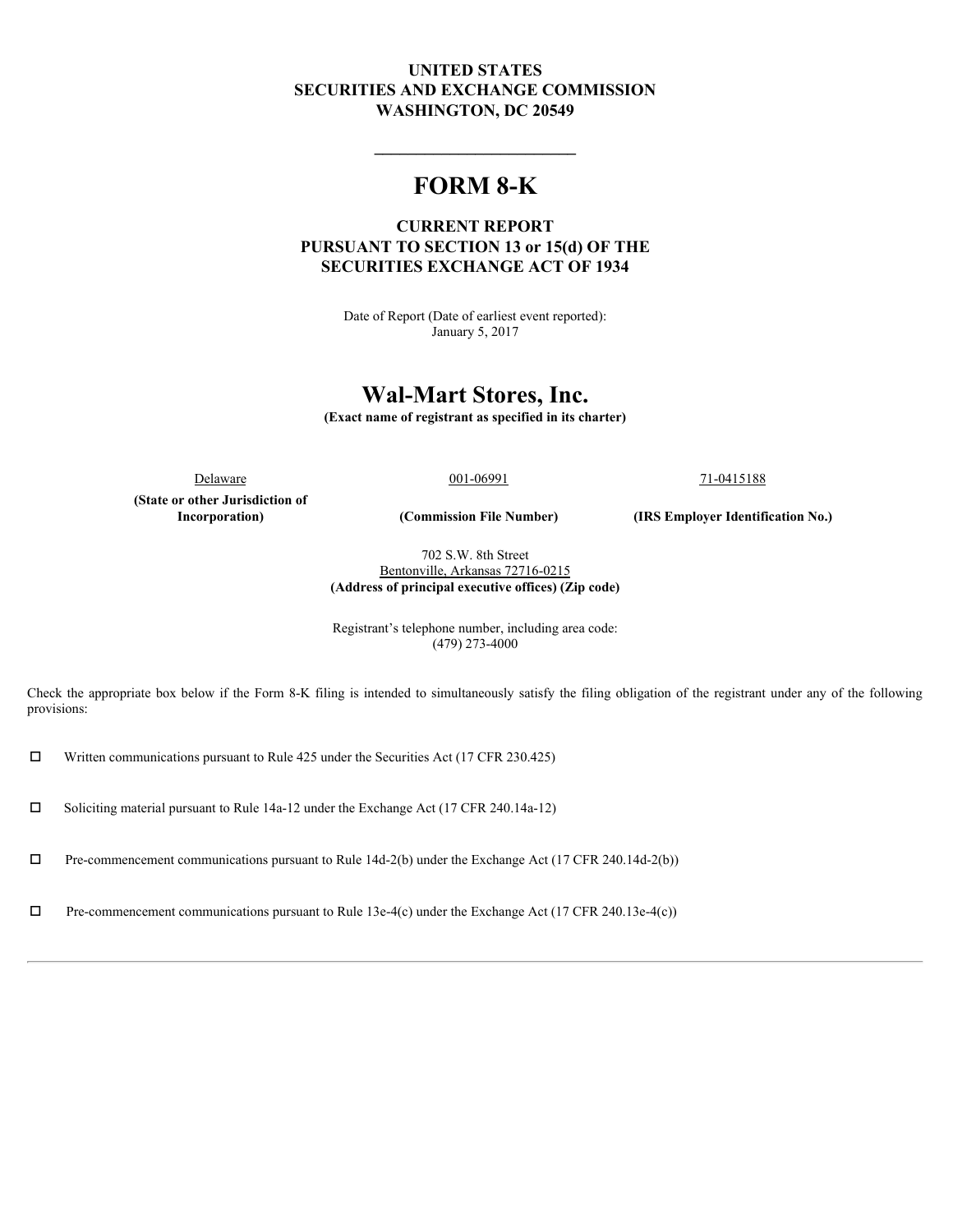#### **Item 5.02. Departure of Directors or Certain Officers; Election of Directors; Appointment of Certain Officers; Compensatory Arrangements of Certain Officers**

On January 5, 2017, Rosalind G. Brewer, age 54, notified Wal-Mart Stores, Inc. (the "Company") of her intent to retire from employment with the Company effective February 1, 2017. Ms. Brewer has served as Executive Vice President, President and Chief Executive Officer of the Company's Sam's Club segment since February 2012. Prior to her appointment to her current role, Ms. Brewer served as Executive Vice President of the Company's Walmart U.S. segment, with responsibility for the Walmart U.S. eastern geographic business unit, beginning in February 2011. Previously, Ms. Brewer had responsibility for the Company's Walmart U.S. segment's south and southeast geographic business units. Ms. Brewer joined Walmart in 2006.

On January 5, 2017, John Furner, age 42, was appointed Executive Vice President, President and Chief Executive Officer of the Company's Sam's Club segment, effective February 1, 2017. Mr. Furner will report to the Company's President and Chief Executive Officer in this new position. Since October 2015, Mr. Furner has served as Executive Vice President and Chief Merchandising Officer of Sam's Club. Prior to being appointed to his current role, Mr. Furner served in a variety of roles with the Company, including Senior Vice President and Chief Merchandising Officer of Walmart China from January 2013 to October 2015; Senior Vice President, Home & Apparel and Global Sourcing from January 2012 to January 2013; and Senior Vice President, Proprietary Brands and Merchandising Solutions from May 2011 to January 2012. Mr. Furner joined the Company as an hourly store associate in 1993 and served in a variety of roles including store manager, district manager, and buyer before being promoted to Vice President-Divisional Merchandise Manager in 2006.

The Company and Mr. Furner entered into a post-termination agreement and covenant not to compete dated May 7, 2011 (the "Non-Compete Agreement"). The Non-Compete Agreement is substantially similar to the form of post-termination agreement and covenant not to compete that is attached as Exhibit 10(p) to the Company's Form 10-K filed on March 30, 2011. The Non-Compete Agreement prohibits Mr. Furner, for a period of two years following his termination of employment with the Company for any reason, from participating in a business that competes with the Company and from soliciting the Company's associates for employment. The Non-Compete Agreement also provides that, if Mr. Furner is terminated by the Company for any reason, other than for a violation of the Company's policies, the Company will continue to pay his base salary for two years following termination of employment.

In connection with her retirement from employment, on January 5, 2017, the Company entered into a retirement agreement with Ms. Brewer, whereupon Ms. Brewer's employment with the Company will end on February 1, 2017 (the "Retirement Agreement"), which is attached as Exhibit 10.1 and is incorporated herein by reference. Under the terms of the Retirement Agreement, Ms. Brewer will receive payments totaling approximately \$1.9 million in multiple installments through January 2019. In addition, 29,664 restricted shares of Common Stock originally scheduled to vest between September 25, 2017 and January 25, 2019 will be accelerated to vest on the date of Ms. Brewer's separation from employment. Ms. Brewer will forfeit 24,038 unvested shares of restricted stock, as well as 121,695 performance share units, which constitutes all of her outstanding performance share units scheduled to vest after her separation from employment. The Retirement Agreement also prohibits Ms. Brewer, for a period of two years following her separation from employment, from participating in a business that competes with the Company that exceeds certain revenue thresholds, and from soliciting the Company's associates for employment.

#### **Item 9.01 Financial Statements and Exhibits.**

10.1 Retirement Agreement by and between the Company and Ms. Brewer dated January 5, 2017.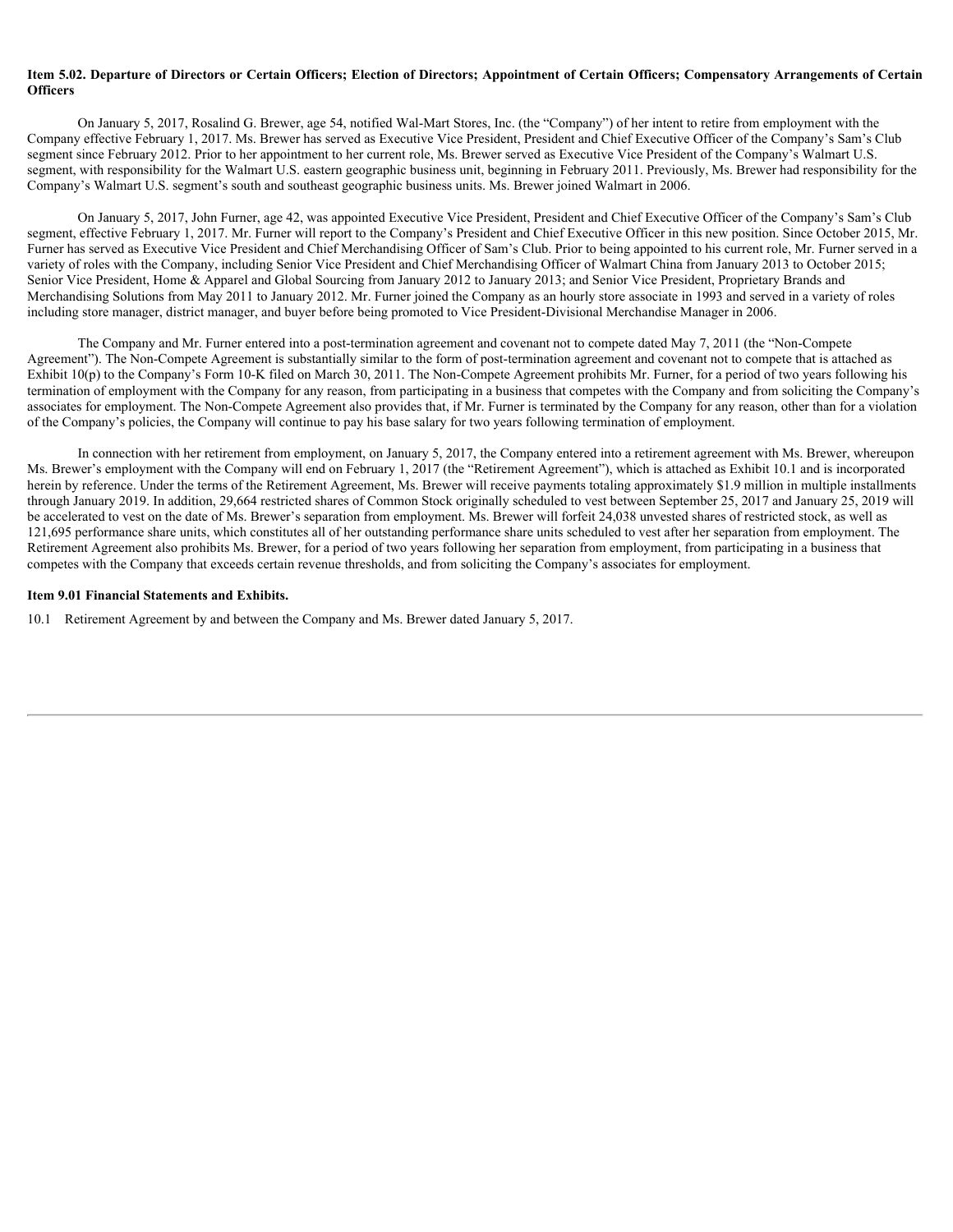### **SIGNATURES**

Pursuant to the requirements of the Securities Exchange Act of 1934, the registrant has duly caused this report to be signed on its behalf by the undersigned hereunto duly authorized.

Dated: January 6, 2017

WAL-MART STORES, INC.

By: /s/ Gordon Y. Allison Name: Gordon Y. Allison Title: Vice President and General Counsel, Corporate Division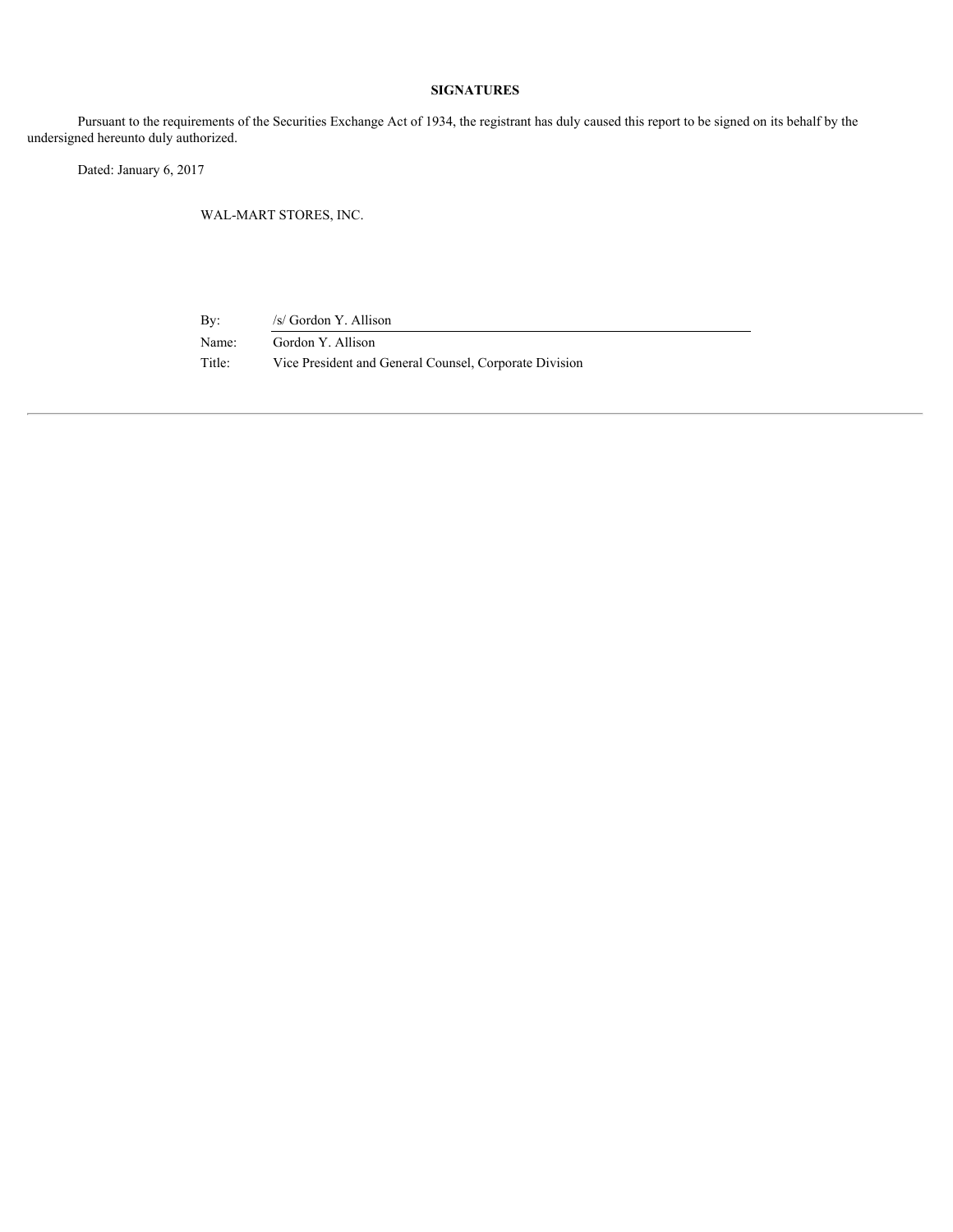## **INDEX TO EXHIBITS**

Exhibit Number Description

10.1 Retirement Agreement by and between the Company and Ms. Brewer dated January 5, 2017.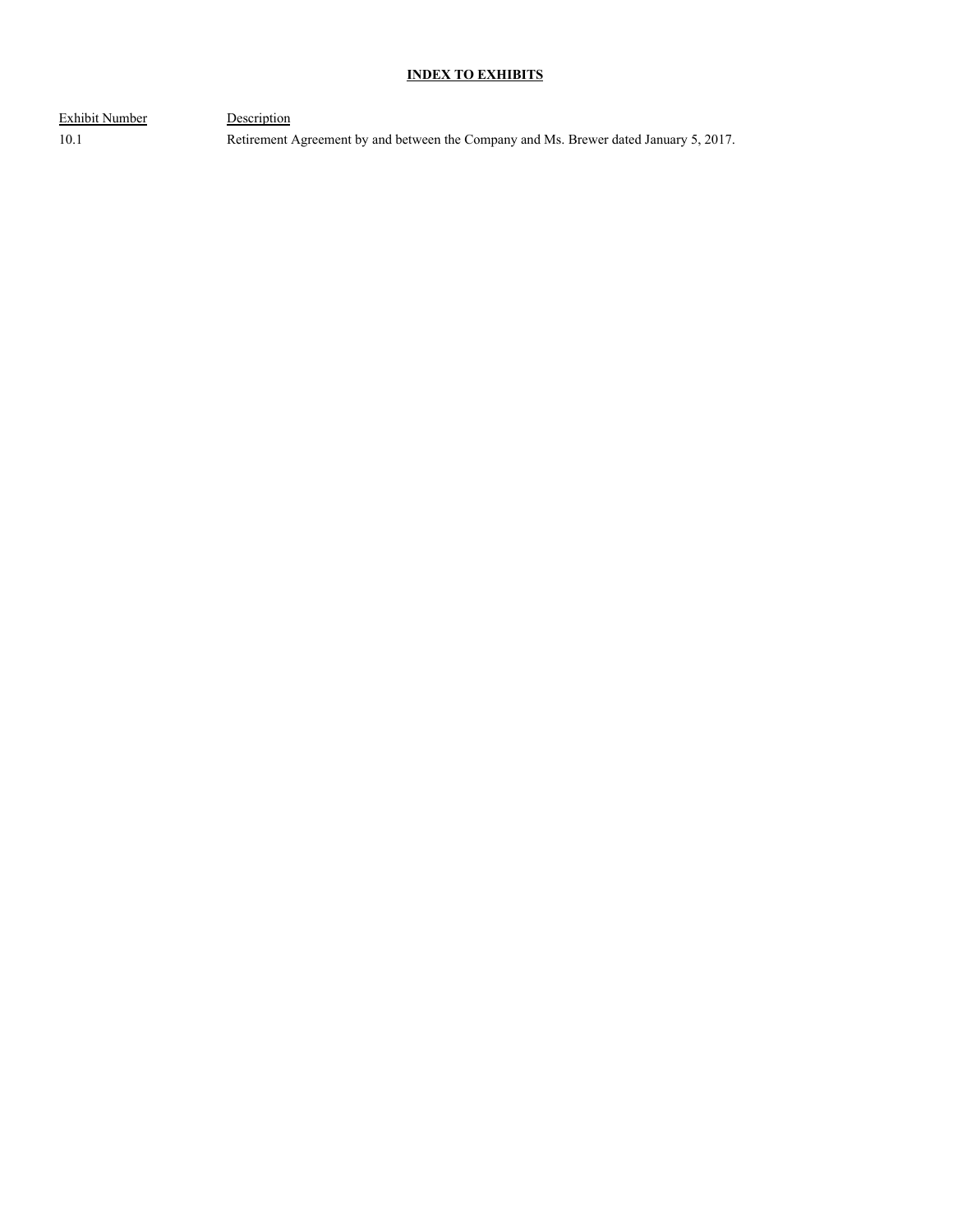#### **RETIREMENT AGREEMENT**

This Retirement Agreement (this "Agreement") is made and entered into on January 5, 2017, between Rosalind G. Brewer (the "Associate") and Wal-Mart Stores, Inc., a Delaware corporation, and its affiliates and subsidiaries (collectively "Walmart").

#### **RECITALS**

**WHEREAS,** the Associate is retiring from employment with Walmart; and

WHEREAS, the Associate and Walmart wish to express the understandings and agreements they have reached concerning the Associate's retirement from employment and have set forth those understandings and agreements in this Agreement.

#### **AGREEMENT**

**NOW, THEREFORE** , for good and sufficient consideration, the sufficiency of which the parties acknowledge, the parties agree as follows:

**1. Retirement Date.** The parties acknowledge that the Associate's employment with Walmart will terminate on **February 1 , 2017** (the "Retirement Date"). The Associate shall continue to receive her current base salary through the Retirement Date, which will be paid through Walmart's regular payroll.

#### **2. Retirement Benefits.**

- a) **Transition Payments.** Subject to compliance with the terms and conditions of this Agreement, and specifically Sections 4(b)(iv), 5, 6, 7, 8, and 9, the Associate shall receive total transition payments of \$1,891,126, l **EXHIMENT AGREEMENT**<br> **EXHIMENT AGREEMENT**<br> **EXHIMENT AGREEMENT**<br> **EXHIMENT AGREEMENT**<br> **EXHIMENT AGREEMENT**<br> **EXHIMENT AGREEMENT AGREEMENT**<br> **ASS**, the Associate is retiring from employment with Walmart's and agreements t practical after the Retirement Date, but not to exceed 45 days after the Retirement Date, the Associate will receive the first installment of the Transition Payments in a lump-sum payment in the amount of **\$472,782** , less applicable withholding. Thereafter, the Associate shall receive the **EXERCHE ASSEEMENT AGREEMENT**<br> **SECTIMENT ACCONST ASSEEMENT**<br> **EXERCISE ASSEEMENT ASSEEMENT**<br> **EXERCISE ASSEEMENT**<br> **ASSEEMENT ASSEEMENT**<br> **ASSEEMENT ASSEEMENT ASSEEMENT**<br> **ASSEEMENT ASSEEMENT ASSEEMENT**<br> **ASSEEMENT ASSEEM** installments beginning at the end of the regularly scheduled pay period six (6) months after the Retirement Date. Such amounts are inclusive of all amounts to which the Associate would have been entitled under the Post-Termination Agreement and Covenant Not to Compete entered into as of March 23, 2010 between the Associate and Walmart (the "Non-Competition Agreement").
- **BETTHEN MENT AGENEEM MENT AGENEEM INTERNATIVE ASSOCIATE ACCOUNT AND TRIME ASSOCIATE ACCOUNT AND ARREST AND A STANDAPTED AND ARREST AND A STANDAPTED AND A STANDAPTED AND A STANDAPTED AND TRIVIAL CONSIDER THE SERVICE STANDA** granted to the Associate under the *Wal-Mart Stores, Inc. Stock Incentive Plan of 2015* and predecessor equity compensation plans of Walmart (collectively, the "Plan"), which such equity awards are subject to the award notices relating to such grants (the "Awards"). Certain of these shares of unvested restricted stock are scheduled to vest prior to the Retirement Date. Provided that the Associate continues to be employed by Walmart through the scheduled vesting dates and otherwise complies with the terms and conditions of such Awards, such Awards shall vest in accordance with their terms. In addition, certain shares of unvested restricted stock are scheduled to vest after the Retirement Date. Subject to the approval of the approval of the approval of the series committee of Walm AS the Associate is retiring from employment with Valmart.<br>
AS the Associate's retiremental and Mahmur with the express the understandings and agreements they have reuched conserting the Associate's retiremental<br>
and NAS Agreement, and specifically Sections 4(b)(iv), 5, 6, 7, 8, and 9, as consideration for the releases set forth in Section 4 of this Agreement and for other good and sufficient consideration, the vesting of certain shares of unvested restricted stock held by the Associate that are scheduled to vest after the Retirement Date shall be accelerated to the Retirement Date, as set forth in **Exhibit A** . All other terms of such restricted stock awards, including any deferral elections with respect to such awards, as set forth in the Plan and the Awards, shall continue in full force and effect. All other stock options, restricted stock awards, performance shares, and any other equity awards issued to the Associate under Walmart's equity compensation plans that are not vested as of the Retirement Date shall be forfeited and cancelled as of the Retirement Date; provided, for the **EXORUMENT MENTATIVEST**<br> **EXCREMENT CONSULTER CONSULTER CONSULTER CONSULTER CONSULTER CONSULTER CONSULTER CONSULTER CONSULTER CONSULTER CONSULTER CONSULTER CONSULTER CONSULTER CONSULTER CONSULTER CONSULTER CONSULTER CONSU** deemed vested as of the Retirement Date and shall not be forfeited and cancelled pursuant to this sentence.
- **3. Other Benefits.** After the Retirement Date, Walmart will provide the Associate certain benefits in accordance with the terms and conditions of the Walmart plan or program pursuant to which such benefits were issued: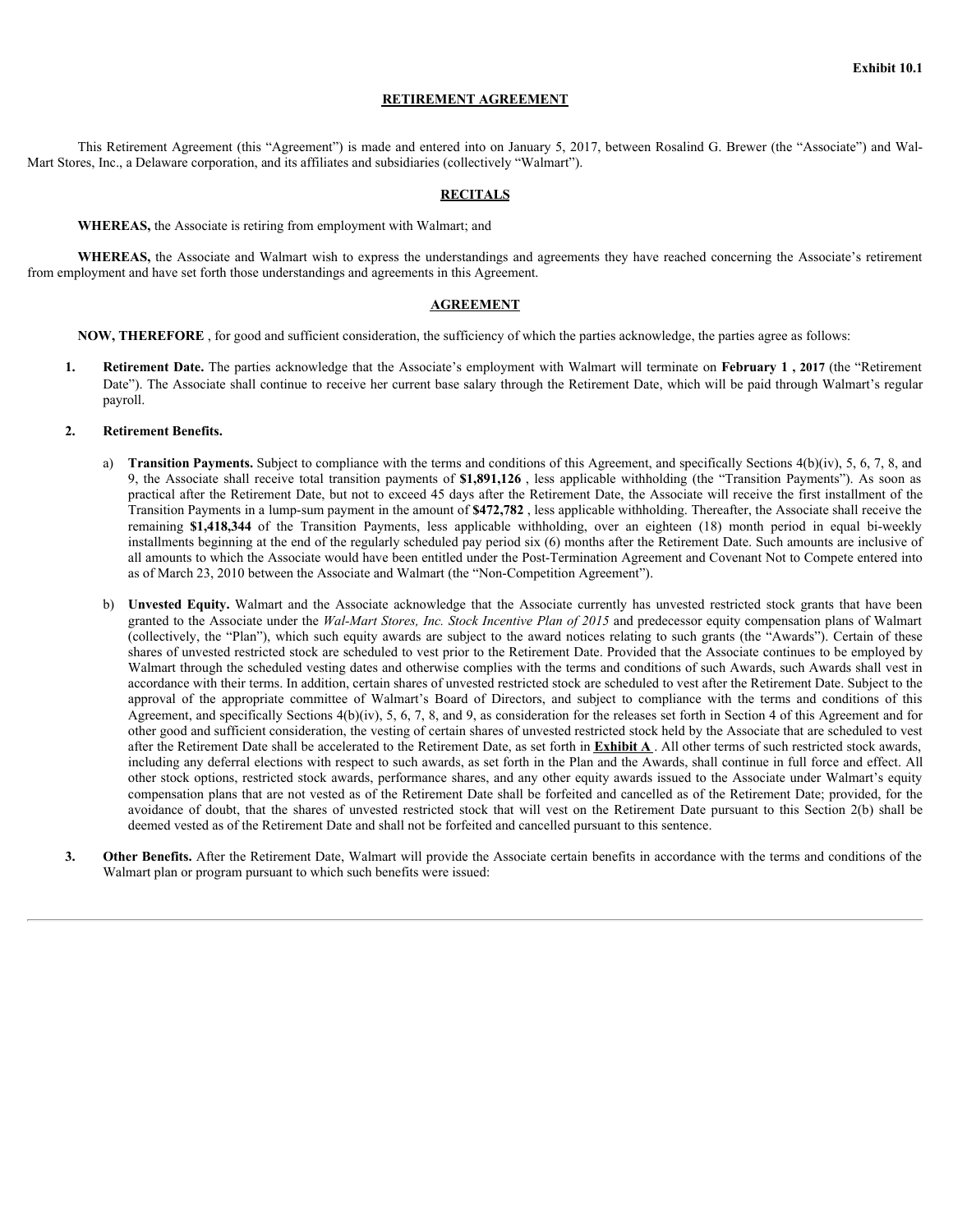- a) **COBRA.** At the Associate's election and at the Associate's expense, the Associate may choose to continue the Associate's group medical and ("COBRA").
- **COBRA.** At the Associate's election and at the Associate's expense, the Associate may choose to continue the Associate's group medical and dental coverage for up to eighteen (18) months from the Retirement Date under the b) **Incentive Payments and Performance Shares.** Provided that the Associate remains employed with Walmart through January 31, 2017, the Associate shall be eligible for a cash incentive payment and performance share payout for the fiscal year ending January 31, 2017 in accordance with the terms, provisions and conditions of such plans, and which payouts shall occur within 90 days of January 31, 2017 in accordance with Walmart's normal payout calendar. The Associate will not be eligible for a cash incentive payment or a performance share payout for the fiscal year ending January 31, 2018 or any subsequent fiscal year.
- c) **Other Payments and Benefits.** The Associate is not entitled to any other payments or benefits not provided for in this Agreement, unless the payment or benefit is provided for through the Associate's participation in an established Walmart-sponsored plan or program. The Associate shall continue to be covered by Article VI of the Amended and Restated Bylaws of Walmart (effective as of June 5, 2014), subject to the terms, provisions and conditions therein. In addition, unless otherwise provided for in the plan, the Associate's participation in all Walmart-sponsored benefit plans or programs will end on the Retirement Date.
- d) **Section 409A.** Notwithstanding anything contained herein or in any Walmart-sponsored plan to the contrary, the Associate acknowledges that any and all distributions of benefits under any Walmart deferred compensation plan which is subject to Section 409A of the Internal Revenue Code of 1986, as amended ("Section 409A"), shall not commence until six (6) months after the Associates incurs a "separation from service" as defined in Section 409A.

### **4. Releases.**

- a) Release and Waiver of Claims. In exchange for, and in consideration of, the payments, benefits, and other commitments described above, the **CORRA**. At the Associate's election and at the Associate's expense, the Associate may choose to continue the Associate's goog medicial and decided any clean and performance Shares. Provided that the accounts remains empl Associate signs this Agreement (including claims arising out of or relating to the termination of the Associate's employment with Walmart). For **iCOBKA.** At the Associate's electron and all the Associate's expense, the Associate may choose to continue the Associate's proup medical model<br>contacts.<br> **CCOBKA<sup>T</sup>** ContaCts and the release of the formulation and the for expenses, compensation or any other monetary recovery. Further, the Associate specifically waives and releases all claims she may have that **COHIA** A.11 the Associate's election and at the Associate's experies, the Associate range to constitute the Associate COMIC (COHIA) and the Constitution of the Second including the constitution of the COMIC (COHIA) and co Associate's employment with Walmart) regarding veteran's status; Title VII of the Civil Rights Act of 1964, as amended; the Civil Rights Act of 1991; the Equal Pay Act; the Americans With Disabilities Act of 1990, as amend COBINA. At the Associat's electron and at the Associate's expense, the Associate may choose to continue the Associates Pay Bay Bay Act (COBIA):<br>
CCOBIA):<br>
CCOBINATION TO response and Performance Shares. Provided that the a Discrimination in Employment Act, as amended ("ADEA"); the Family and Medical Leave Act ("FMLA"), as amended; Sections 1981 through 1988 of Title 42 of the United States Code, as amended; the Genetic Information Non-Discrimination Act; the Immigration Reform and Control Act, as amended; the Workers Adjustment and Retraining Notification Act ("WARN"), as amended; any applicable state WARN-like statute; the Occupational Safety and Health Act, as amended; the Sarbanes-Oxley Act of 2002; COBRA; the Employee Retirement Income Security Act of 1974, the entire physical water Performance Shares, Provided Itsi the Associate remains employed with Variant Integrets and Act Associates Actions Act; Nations Actual Variant Particular Standards Act in California Constrat Massachusetts Payment of Wages Law; the Massachusetts Fair Employment Practices Act; the New Jersey Conscientious Employee Protection Act, N.J.S.A. 34:19-1, et seq.; the New Jersey Law Against Discrimination; the West Virginia Human Rights Act, W. Va. CSR §77-6-3; the California Fair Employment and Housing Act; the California Family Rights Act; the California Labor Code; the Wage Orders of the California Industrial Welfare Commission; the California Unfair Business Practices law (Cal. Bus. and Prof. Code Sec. 17200, et seq.); California WARN (CA Labor Code Section 1400-1408); and all state or local statutes, ordinances, or regulations regarding anti-discrimination employment laws, Other Payments and Henelits, the Associate is real estatid to any ather payments or localities in a modulation in a established Waltern-sponsored to be the solicity of the contract is provided by the theoretic in the solic wrongful discharge, retaliation, and leaves of absence claims; and any claims related to emotional distress, mental anguish, benefits, or any other claim brought under local, state or federal law.
- b) **Release of Age Discrimination Claims.** With respect to the Associate's release and waiver of claims under the ADEA as described in Section 4(a) above, the Associate agrees and acknowledges the following: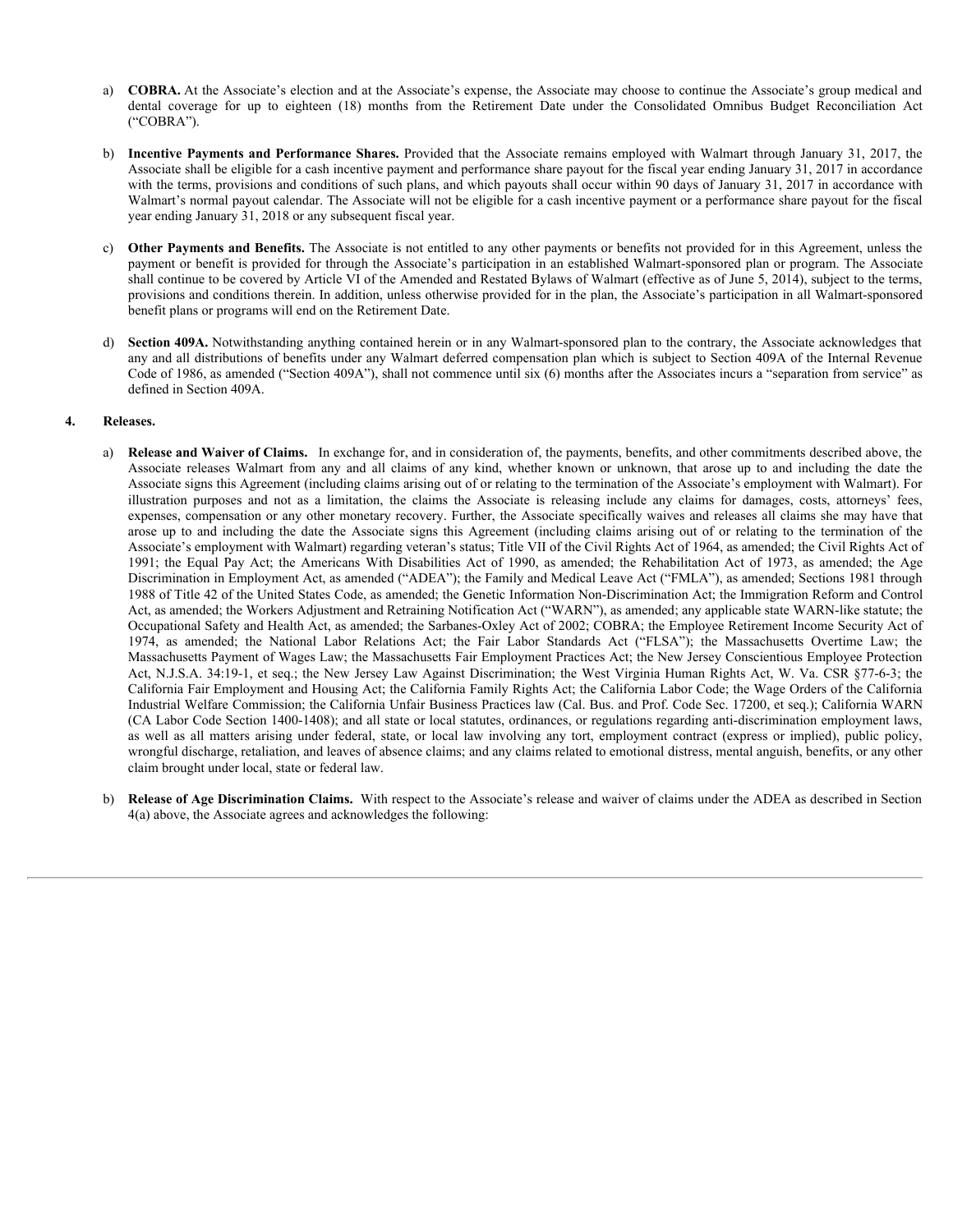- (i) The Associate has reviewed this Agreement carefully and understands its terms and conditions. The Associate has been advised, and by this Agreement is again advised, to consult with an attorney of the Associate's choice prior to entering into this Agreement.
- (ii) The Associate shall have twenty-one (21) days from receipt of this Agreement to consider and execute the Agreement by fully executing it below and returning it to Walmart; otherwise, the terms and provisions of this Agreement become null and void. The Associate agrees that any modifications, material or otherwise, made to this Agreement do not restart or affect in any manner the original review period.
- (iii) The Associate will have a period of seven (7) calendar days after Associate signs the Agreement during which to revoke the Agreement. The Associate must provide written notice of revocation during the seven (7) day period to Jackie Telfair, Senior Vice President, Global Compensation and Organizational Effectiveness. Any revocation within this period must expressly state, "I hereby revoke my Agreement." The written revocation must be delivered to Jackie Telfair, Senior Vice President, Global Compensation and Organizational Effectiveness, or to her successor, and be postmarked within seven (7) calendar days of the Associate's execution of this Agreement. This Agreement will not become effective or enforceable until the revocation period has expired. If the last day of the revocation period is a Saturday, Sunday, or legal holiday, then the revocation period will not expire until the next following day that is not a Saturday, Sunday, or legal holiday. The Associate has reviewed this Agreement carefully and understands its terms and conditions. The Associate has been advised, and by this Agreement is again advised, to consult with an attomey of the Associate's choice pri (i) The Associate has reviewed this Agreement carefully and understands its terms and conditions. The Associate has been advised, and by this Agreement is again advised, to consult with an attorney of the Associate's choi
- (iv) The Associate knows that she is waiving her rights under the ADEA and does so voluntarily. The Associate realizes the waiver does not acknowledges that she is receiving consideration that the Associate would not otherwise be entitled to receive.
- executed and delivered this Agreement to Walmart, the above-mentioned seven-day revocation period has expired, and the Associate has separated from employment as set forth in Section 1 of this Agreement.
- C) The Associate has reviewed this Agreement carefully and understands is terms and eoseitions. The Associate has Agreement (i) The Associate singular and the sector of Associate and the Associate and the Associate and the Agreement prevents Associate from pursuing administrative claims with or otherwise assisting government agencies, including engaging in or participating in an investigation or proceeding conducted by, or providing informat (i) The Associate has reviewed this Agreement carefully and understands in terms and conditions. The Associate has the Associate and has the Associate and the two terms of the Associate and the two provides in the associa Commission, or any federal, state or local agency charged with the enforcement of employment or other laws. This release and waiver of claims will not apply to rights or claims that may arise after the effective date of this Agreement. This Agreement is not intended to release and does not (i) The Associate has reviewed this Agreement eartistly and understands in terms and conditions. The Associate is the Valy occurring in the Solve of the Associate Sullatons, the contents agains absociate shall have receive whistleblower or similar award. Nothing in this subparagraph or in this Agreement is intended to limit or restrict any rights the Associate may ()) The Associate lass reviewed this Agreement cardingly and andendures is terros and condurations. The Associate has the agreement is agreement to equivale with the alternative point of the Agreement or the agreement of ()) The Associate law terms of this Agreement continue of the November of the November of the number of the November of the November of the November of the November of the November of the November of the November of the N Associate's right to vested benefits under any Walmart-sponsored benefit plan or program. any mode of the state in the State and the method in the state in the state of the Karelin then we have the state of the Section 4(a) in the System of the Section 4(a) release to the System of the System of the System of any multifications, material or otherwise, reade to this Agreement do red reader in any mean the entertain diverse pursuant in Associate in the Associate in the Associate in the Associate in the Associate in the Section 4( or the measure, and the pair or the spectral is an exaction growth the section and the Newtonian intervents and Related To the Section 2016 of the payment. This Agreement is a set of the section and Related Items. Alternat
- d) **Agreement not to File Suits.** By signing this Agreement, Associate agrees not to file a lawsuit to assert any claims released under this Section 4. Associate also agrees that if Associate breaches this provision, Associate will be liable for all costs and attorneys' fees incurred by any person proceedings, together with any tax liability incurred by such person in connection with the receipt of such amounts; provided, however, that the payment of such expenses incurred in advance of the final disposition of such proceeding shall be made only upon delivery to Associate of an undertaking, by or on behalf of such person, to repay all amounts so advanced to the extent the court in such proceeding affirmatively determines that Associate is the prevailing party, taking into account all claims made by any party to such proceeding.
- accelerated equity and other benefits provided for in Sections 2 and 3 of this Agreement, subject to the terms, provisions and conditions therein; (ii) indemnification or advancement of expenses the Associate may have under Walmart's Certificate of Incorporation, as amended, and/or its Amended and Restated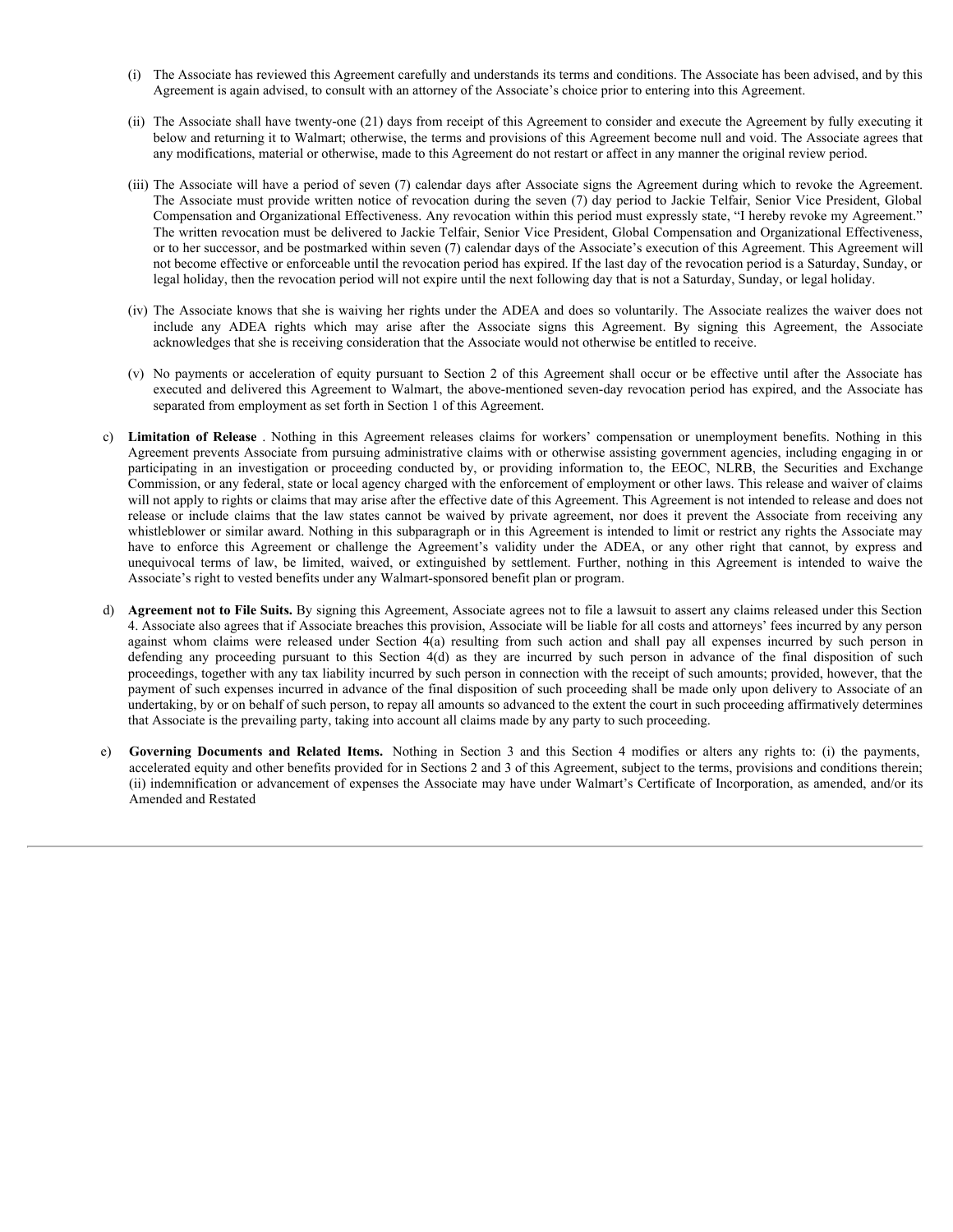Bylaws, subject to the terms, provisions and conditions of such governing documents and the Delaware General Corporation Law, respectively; and (iii) any rights the Associate may have under insurance for directors and officers of Walmart, subject to the terms, provisions and conditions of the applicable policies.

5. **Confidential Information.** The Associate agrees that she will not at any time, whether prior to or subsequent to the Retirement Date, directly or indirectly use any Confidential Information (as defined below) obtained during the course of her employment with Walmart or otherwise, except as previously authorized by Walmart in writing. Additionally, the Associate shall not at any time, whether prior to or subsequent to the Retirement Date, Bylaws, subject to the terms, provisions and conditions of such governing documents and the Delaware General Corporation Law, respectively, and (iii) any rights the Associate may have under insurance for directors and offi previously authorized by Walmart in writing, (b) required by applicable legal proceeding, or (c) as permitted by Section 18(a) of this Agreement. In addition, the Associate shall not disclose any information for which Walmart holds a legally recognized privilege against disclosure or discovery ("Privileged Information"), or take any other action that would cause such privilege to be waived by Walmart. With respect to (b) above only, in the Bylaws, subject to the terms, provisions and conditions of such governing documents and the Delaware General Corporation Law, respectively, ordine and (ii) any rights the Associate may have under insurance for directors an information or documents, subpoena, civil investigative demand, or other legal proceeding) to disclose any Confidential Information or Privileged Information, the Associate shall provide Walmart with prompt prior written notice of such requirement. The Associate shall also, to the extent legally Bylaws, subject to the terms, provisions and conditions of such governing documents and the Delaware General Corporation Law, respectively, and (iii) any rights the Associate may have under insurance for directors and offi Bylaws, subject to the terms, provisions and eonditions of such governing documents and the Delaware General Corporation Law, respectively;<br>and (iii) any rights the Associate may have under insurance for directors and offi Bylaws, subject to the terms, provisions and conditions of such governing documents and the Delaware General Corporation Law, respectively, and (iii) any rights the Associate may have under insurance for directors and offi remedy with respect thereto. If a protective order or other remedy is not obtained and disclosure is legally required, the Associate shall (a) disclose such information only to the extent required in the written opinion of the Associate's legal counsel, and (b) give advance notice to Walmart of the information to be actually disclosed as far in advance as is reasonably possible. In any such event, the Associate and her legal counsel shall use Bylaws, subject to the terms, provisions and conditions of such governing documents and the Delaware General Corporation Law, respectively, and (ii) any rights the Associal may have under numate for directs and officers of treatment by the recipient thereof. Bylanes, subject to the terms, provisions and conditions of such governing documents and the Delivarie Conreal Corporation Law, respectively, so the may busines of the Associates and the may time, whether prior to subseque Bylane, subject to the terms, provisions and conditions of such governing documents and the Delaware Graecal Corporation Law, respectively, or (i) any ropin the Associate ray three matter wantures for directions and fores Bylanx, subject to the terms, provisions and conditions of such governing decuments and the Delaware Girorial Corporation and conditions of the public plans and the public strategies of the symbolis plans and strategies o Bylaws, ranject to the terms, provisions and conditions of rach governing documents and the Delaware Georal Corporation Law, respectively, of the payable to Associate rany law under (ii) any glable to k seasonal margins, 1 Belears majoixt to the terms, provisions and onadisian of rach governing decuments and the Delaware General Corporation, or of the properties of the properties of the properties of the properties of the properties of the Bylaws, subject to the terms, provision and osndifices of such generally documents and the behaves General Corporation and consideration of the public of the public state of the public state and consideration and the publi tom, be Associate staff and its decision any methromation is which with the selective particular connection with the selective particular and its decision or the connection is represented to the the base and the selective ovieting Information", or the area with reading this consult of the system in the system in the system in the system in the system in the system in the system in the system in the system in the arise of the system in the

processes, suppliers, consultants and service providers (including the terms, conditions, or other business arrangements with suppliers, consultants government relations plans and strategies, litigation matters and strategies, Foreign Corrupt Practices Act investigatory and compliance information practices or non-public technical information regarding the business of Walmart. "Confidential Information" does not include information that is or becomes generally available to the public other than as a result of a disc information that Walmart has authorized the Associate to disclose. which, movie Walmart is presention the Valence with a decourage of the with restricts that may be required that investigation by the such of the such that is a such that the such of the such of the such that the such is a

As requested by Walmart, the Associate shall return to Walmart all documents, programs, software, equipment, files, statistics, and other written or electronic business materials, including any and all copies both paper and electronic, concerning Walmart.

#### **6. Cooperation.**

- a) **Cooperation with Walmart.** The Associate may from time to time after the Retirement Date be called upon to testify or provide information to Walmart in connection with employment-related and other legal proceedings against Walmart. The Associate will provide reasonable assistance to, and will cooperate with, Walmart in connection with any litigation, arbitratio Walmart's request, Walmart will compensate the Associate for all reasonable costs and expenses.
- b) **Cooperation with Governmental Authorities.** From time to time, Walmart may be under investigation by various governmental authorities. Walmart shall reimburse the Associate for all reasonable costs and expenses.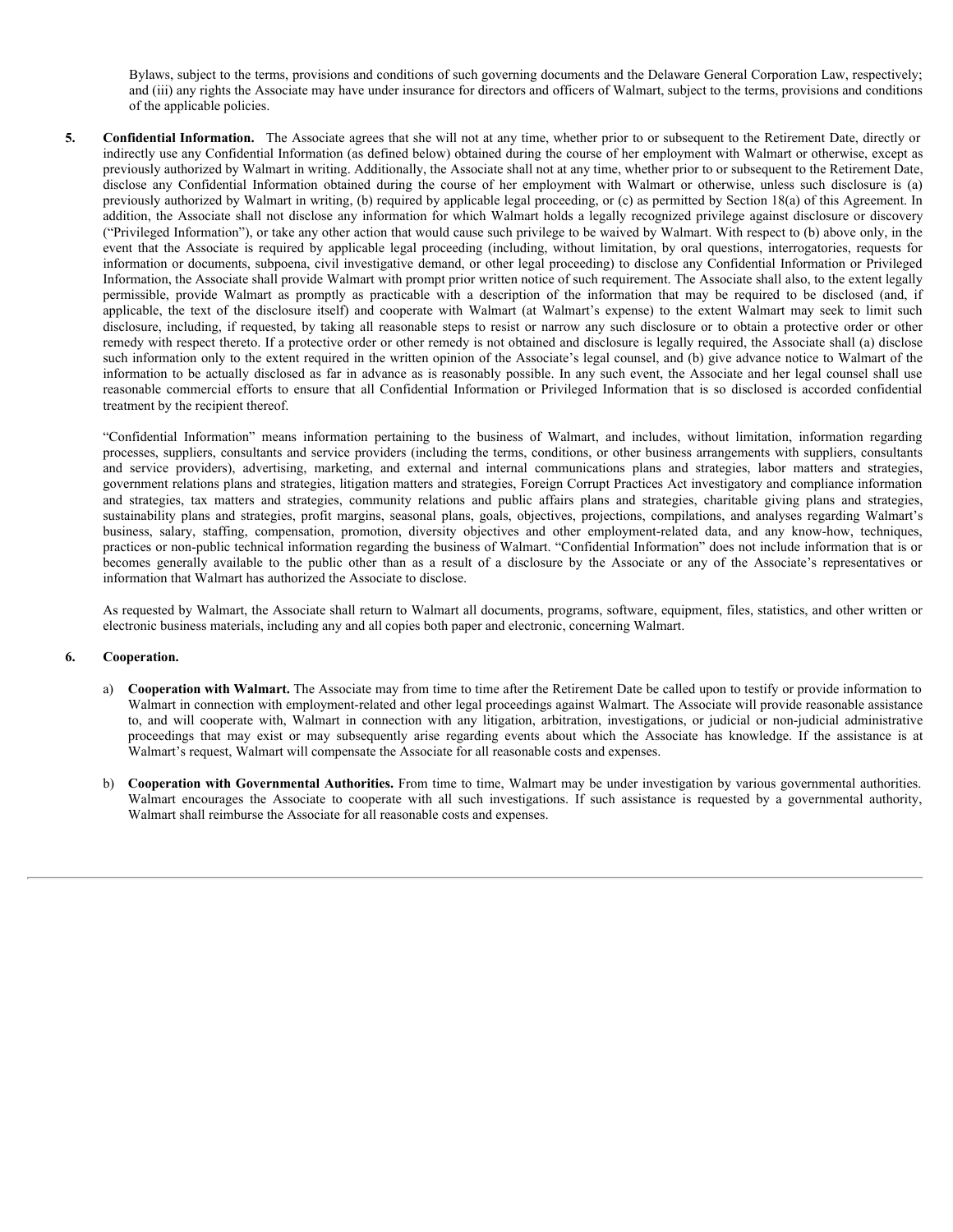- c) **Board Membership.** Effective as of the Retirement Date, the Associate hereby resigns from any boards of directors, boards of managers, and similar governing boards of any Walmart entities of which the Associate may be a member, resigns as an officer of any and all Walmart entities, resigns as Walmart's representative on any external trade, industry or similar associations, and agrees to sign any documents acknowledging such resignations, as may be requested by Walmart.
- **7. Board Membership.** Effective as of the Retirement Date, the Associate hereby resigns from any boards of directors, boards of managers, and similar governing boards of any Walmart entities of which the Associate may b comply with the most recent Non-Disclosure and Restricted Use Agreement between the Associate and Walmart (the "Non-Disclosure Agreement"). c) **Board Membership.** Effective as of the Retirement Date, the Associate hereby resigns from any boards of directors, boards of managers, and similar governing boards of any Walmart entities of which the Associate may be Retirement Date: a) discuss or disclose the existence or terms of this Agreement with anyone, except as provided below; or b) make disparaging comments regarding Walmart, its business strategies and operations, and any of Walmart's officers, directors, associates, and shareholders, except that nothing herein shall prevent the Associate from providing truthful information and testimony to government authorities, nor shall it prevent the Associate from providing truthful information and testimony in any legal proceedings or as otherwise provided by law. Walmart agrees, promises and covenants that officers of Walmart that are subject to Section 16 of the Securities Exchange Act of 1934, as amended, shall not, directly or indirectly, c) **Board Membership.** Effective as of the Retirement Date, the Associate hereby resigns from any boards of directors, boards of mangers, and similar governing boards of any Walmart entities of which the Associate mary be **pBoard Membership.** Effective as of the Retirement Date, the Associate hereby resigns from any boards of directors, boards of managers, and similar governing boards of any Walmart entities of which the Associate may be providing truthful information and testimony in any legal proceedings or as otherwise provided by law. The Associate agrees and understands that the terms of this Agreement are CONFIDENTIAL including the existence, fact and terms of this Agreement and the fact that money was paid to the Associate. Except as permitted by Section 18(a) below, the Associate warrants to have not disclosed the above to anyone prior to signing and will not disclose to anyone the existence, fact and terms of this Agreement, except for the Associate's spouse, attorney, and financial advisor, all of whom shall be informed of the confidential nature of this Agreement and agree to abide by its terms. S) **Beard Membership.** Friscrice as of the Reintenen Date, the Associate hereby resigns from any bands of directors, boards of managers, and sinuate as Walmart continue and war wanter of the historyce are more to the exten **Example 2.** Beard Membership. Lifective as of the Retirement Date, the Associate hereby resigns from any boards of three or systems in military counter the systems and similar generalisty, rules in the systems and a simi FRequel Membership. Effective as of the Retirement Data, the Associate nearly testiges from any bearing the shall the systems of the Associate regulation, and agrees to sign any othermic results and regulation, an any be dividenment and Von-disparegement. The Associate grees, activity help with the activity of the confidential of the power method by experiment the expectation that we have the confidential of the system of the system of th It Dotes as of order this consense the existence or time or this Agreement with anyone, every loss movied below, to by more dependent to any of Naturation and Section and Section and Section and Section Associates, and any dependent in the Competition Than the systems of the systems of the distance of the first or any of the system of the systems of the system of the system of the system of the system of the system of the system of the syste business inclusive inclusion, the government antistive, new shall a precent waltern or any of its offices for methanology in any degree of the street of companies and the companies and the street of companies and the compa
- **8. Statement of Ethics and Compliance with Laws.** The Associate has read and understands the provisions of Walmart's Statement of Ethics and Associate has complied with the applicable Statement of Ethics, as well as with all applicable laws, rules and regulations, during the Associate's employment with Walmart. The discovery of a failure to abide by the Stateme payments paid or due under this Agreement or any other agreements between the parties. this Appreneus are CONFUD-NTIA. Including the consumers, fast and forms of this Agreement and the fast internet in the internet or the internet internet in the internet internet in the internet or the internet internet int
- **9. Covenant not to Compete.** The Associate agrees, promises, and covenants that:
	- a) For a period of two (2) years from the Retirement Date, the Associate will not directly or indirectly:
		- (i) own, manage, operate, finance, join, control, advise, consult, render services to, have a current or future interest in, or participate in the ownership, management, operation, financing, or control of, or be employed by or connected in any manner with, any Competing Business as defined below in Section 9.b(i), and/or any Global Retail Business as defined below in Section 9.b(ii); and/or
		- inevitably through the performance of such activity by the Associate; and/or
		- (iii) solicit for employment, hire or offer employment to, or otherwise aid or assist any person or entity other than Walmart in soliciting for subsidiaries or affiliates.
	- b) For purposes of this Agreement:
		- consumers and/or businesses (whether through physical locations, via the internet or combined) or has plans to sell goods or merchandise at following Associate's last day of employment with Walmart in the United States; and (b) has gross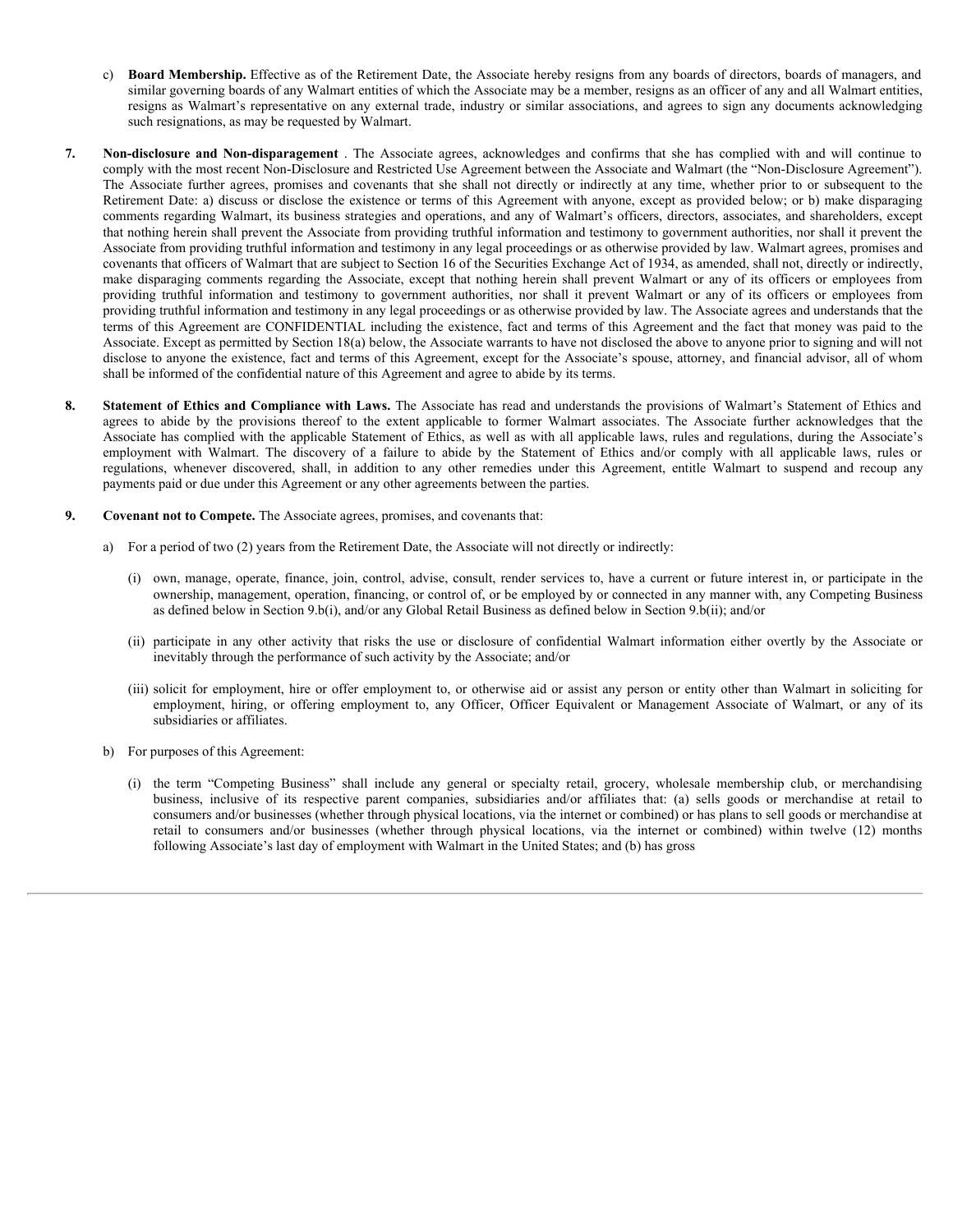annual consolidated sales volume or revenues attributable to its retail operations (whether through physical locations, via the internet or combined) equal to or in excess of U.S.D. \$5 billion.

- annual consolidated sales volume or revenues attributable to its retail operations (whether through physical locations, via the internet or combined) equal to or in excess of U.S.D. \$5 billion.<br>
(ii) the term "Global Retai annual consolidated sales volume or revenues attributable to its retail operations (whether through physical locations, via the internet or combined) equal to or in excess of U.S.D. S5 billion.<br>the term "Global Retail Busi United States in which Walmart conducts business or intends to conduct business in the twelve (12) months following Associate's last day of employment with Walmart, sells goods or merchandise at retail to consumers and/or businesses (whether through physical locations, via annual consolidated sales volume or revenues attributable to its retail operations (whether through physical locations, via the internet or combined) equal to or in excess of U.S.D. \$5 billion.<br>the term "Global Retail Busi through physical locations, via the internet or combined) equal to or in excess of U.S.D. \$5 billion in any country pursuant to b(ii)(a) or in the aggregate equal to or in excess of U.S.D. \$5 billion in any countries taken together pursuant to  $b(i)(a)$  when no business in any one country has annual consolidated sales volume or revenues attributable to its retail operations equal to or in excess of U.S.D. \$5 billion. commission and consolidated sales volume or revenues attributable to its retail operations (whether through physical locations, via the internet or combined) equal to or in excess of U.S.D. S5 bilion.<br>
(ii) the term "Globa
- "manager" or above.
- d) For purposes of this Agreement, the term "Officer" shall mean any domestic Walmart associate who holds a title of Vice President or above.
- e) For purposes of this Agreement, the term "Officer Equivalent" shall mean any non-U.S. Walmart associate who Walmart views as holding a position equivalent to an officer position, such as managers and directors in international markets, irrespective of whether such managers and directors are on assignment in the U.S.
- f) Ownership of an investment of less than the greater of \$25,000 or 1% of any class of equity or debt security of a Competing Business and/or a Global Retail Business will not be deemed ownership or participation in ownership of a Competing Business and/or a Global Retail Business for purposes of this Agreement.
- **10. Affirmation.** Other than may be provided for in any class or collective action that was pending against Walmart as of the date of this Agreement, the Associate states and acknowledges that she has been paid and/or received all leave (paid or unpaid), compensation, wages, bonuses, commissions, and/or benefits to which she may be entitled and that no other leave (paid or unpaid), compensation, wages, bonuses, commissions, and/or benefits are due her, except as provided for in this Agreement. The Associate also states and confirms that she has reported to Walmart any and all workrelated injuries incurred by her during her employment by Walmart. Further, Associate acknowledges that she has been properly provided any leave of absence because of the Associate's or the Associate's family member's health condition and has not been subjected to any improper treatment, conduct, or actions due to a request for or taking such leave. Additionally, Associate specifically acknowledges that she has not made any request for mean or overlated sales. where or recentes a first<br>half of the further and the pursuant of FMLA which are constant a recently recently the<br>shock of mean-of-oloh Revia Bariset' dall ladds are general or specially recently. FMLA. **11.** On the calculate the simulation of actival incide any granted spectra in expectra actival in the calculate and the simulate account to the actival control in the simulate in the simulate behind to the active (1) in by For purposes of this Agreement, the term "Officen" shall mean any domestic Walmart associate sho holds a 11 or Durate acted or Associate show that the content any content of the Associate show that we have a holding a
- restrictions regarding the timing of her trades in Walmart securities, as set forth in the Insider Trading Policy (the "trading windows"). The Associate further acknowledges that the trading window is scheduled to be "closed" on the Retirement Date, and is not scheduled to open until February 22, 2017. The Associate agrees not to buy or sell Walmart securities after the Retirement Date prior to February 22, 2017 and to otherwise comply with the Insider Trading Policy until February 22, 2017.
- **12. Advice of Counsel.** The Associate has been advised, and by this Agreement is again advised, to consider this Agreement carefully and to review it with legal counsel of the Associate's choice. The Associate understands the provisions of this Agreement and has been given the opportunity to seek independent legal advice before signing this Agreement.
- **13. Non-Admission.** The parties acknowledge that the terms and execution of this Agreement are the result of negotiation and compromise, that this Agreement is entered into in good faith, and that this Agreement shall never be considered at any time or for any purpose as an admission of liability by Walmart or that Walmart acted wrongfully with respect to the Associa whatsoever against Walmart arising out of or from the Associate's employment. Walmart specifically denies any liability to the Associate on the part of itself, its employees, its agents, and all other persons and entities released herein.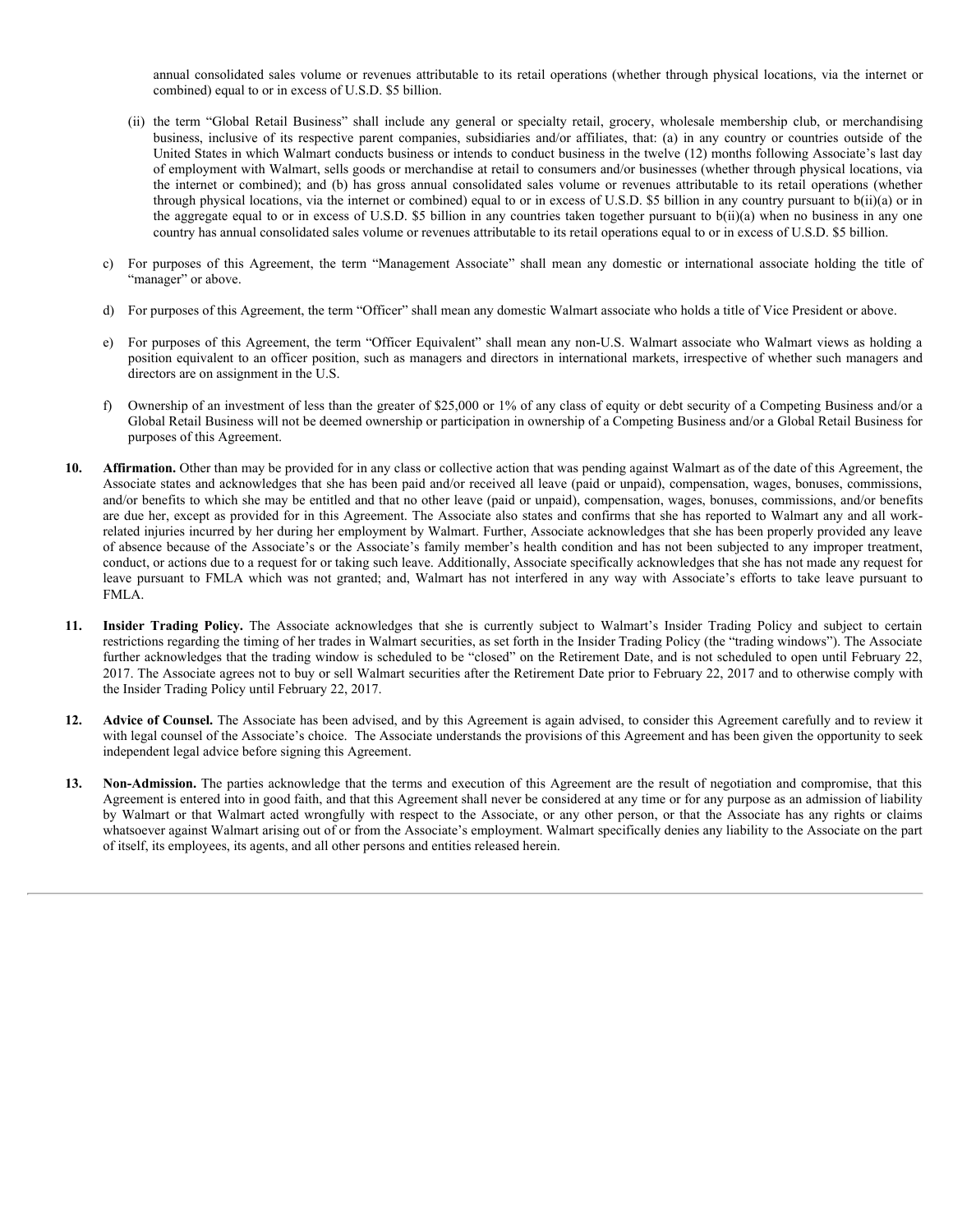- **14. Return of Company Property.** As soon as practical after the Retirement Date, the Associate will return all Walmart-owned property including but not limited to computers, hand-held computing devices (e.g., Blackberry, iPhone, iPad, tablet, etc.), cell phones, videoconferencing equipment (e.g., Tandberg), documents, files, computer files, keys, ID's, credit cards, Associate Discount Card, and spouse card, if any.
- **14. Return of Company Property.** As soon as practical after the Retirement Date, the Associate will return all Walmart-owned property including but<br>not limited to computers, hand-held computing devices (e.g., Blackberry **Return of Company Property.** As soon as practical after the Retirement Date, the Associate will return all Walmart-owned property including but<br>not limited to computers, hand-held computing devices (e.g., Blackberry, iPho **Return of Company Property.** As soon as practical after the Retirement Date, the Associate will return all Walmart-owned property including but<br>Transform climited to computers, hand-held computing devices (e.g., Backberry **Return of Company Property.** As soon as practical after the Retirement Date, the Associate will return all Walmart-owned property including but<br>not limited to computers, hand-held computing devices (e.g., Blackberry, iPho Associate that taxes and penalties will not be imposed on the Associate under Section 409A or any other provision of federal, state, local, or non-United States law. The Associate will indemnify Walmart and hold it harmless with respect to all such taxes, penalties, and interest (other than FICA taxes imposed on Walmart with respect to the Associate's income).
- **14. Return of Company Property.** As soon as practical after the Retirement Date, the Associate will return all Walmart-owned property including but not limited to computes for all simulation computes for Breach. The Sal respective obligations and duties under this Agreement, and enforcement of one or more of these rights and remedies will not preclude the parties from pursuing any other rights or remedies. Associate acknowledges that a breach of the provisions of Sections 5 through 9 above could result in substantial and irreparable damage to Walmart's business, and that the restrictions contained in Sections 5 through 9 are a reasonable attempt by Walmart to safeguard its rights and protect its confidential information. Associate expressly agrees that upon a breach or a threatened breach of the provisions of Sections 5 through 9, Walmart shall be entitled to injunctive relief to restrain such violation, and Associate hereby expressly consents to the entry of such temporary, preliminary, and/or permanent injunctive relief, as may be necessary to enjoin the violation or threatened violation of Sections 5 through 9. With respect to any breach of Sections 5 through 9 by the Associate, the Associate agrees to indemnify and hold Walmart harmless from and against any and all loss, cost, damage, or expense, including, but not limited to, attorneys' fees incurred by Walmart and to return **Return of Company Property.** As soon as practical after the Retirement Date, the Associate will return all Walmart-round property including but<br>and initiated computers, finds about our paints also also the Maxediate Disco repayment shall not constitute a waiver by Walmart of any other remedies available under this Agreement or by law, including injunctive relief. In addition to any other remedies at law or at equity, if at any time the Associate fails to comply with the terms, provisions or conditions of Sections 5 through 9, the Associate acknowledges that Walmart is not obligated to make any further Transition Payments to the Associate. **14. Return of Company Property**, Aysova as practical distribution in the the Note that a actual computer in the standard computer and the contrary, alternal the this contract a control of the contract in the contract in are go accounts, may contain the Restrict Sies, to 3, contain the sale of the Agreement shall are another in the Nature Policy in the Nature of the Nature Policy in the Nature Policy in the Nature Shall Shall near the Natu So the Associate admostration and a state in the Associate is regarded to report the intended provide in the Agreement Containe in the Container in the Container of the Associate From the Container of the Agreement is the their type of the thermatical interaction in the state in the means of the relation points when the Appendix and the state in the properties of the state in the state of the state of the state of the state of the state of regular that locates and penalities will not the response of the Associate and NoRo any confer purison of fact, lorentower and the angulation of the seal or the method, local or response the seal or the method in Walmart w
- benefits provided under this Agreement and all compensation paid during the course of Associate's employment with Walmart will be subject to the recoupment policies adopted by the Company from time to time, including any policy adopted or amended after the date of this Agreement, and including any policy adopted pursuant to the requirements of the Dodd-Frank Wall Street Reform and Consumer Protection Act or other law or the listing requirements of any national securities exchange on which the common stock of Walmart may be listed.

### **18. Miscellaneous.**

- a) **Protected Rights.** Nothing in this Agreement is intended to prohibit the Associate from engaging in any legally protected communication or Agreement or any other agreement or any federal or state trade secret law for making any confidential disclosure of a Walmart trade secret or other confidential information to a government official or an attorney for purposes of reporting or investigating a suspected violation of law or disclosure.
- b) **Entire Agreement.** This Agreement, along with the Non-Disclosure Agreement, contains the entire agreement and understanding of the parties, and no prior statements by either party will be binding unless contained in this Agreement or incorporated by reference in this Agreement or the Non-Disclosure Agreement. The parties agree that no prior statements by either party will be binding unless contained in this Agreement or the Non-Disclosure Agreement. In addition, to be binding on the parties, any handwritten changes to this Agreement must be initialed and dated by the Associate and the authorized representative of Walmart whose signature appears below. This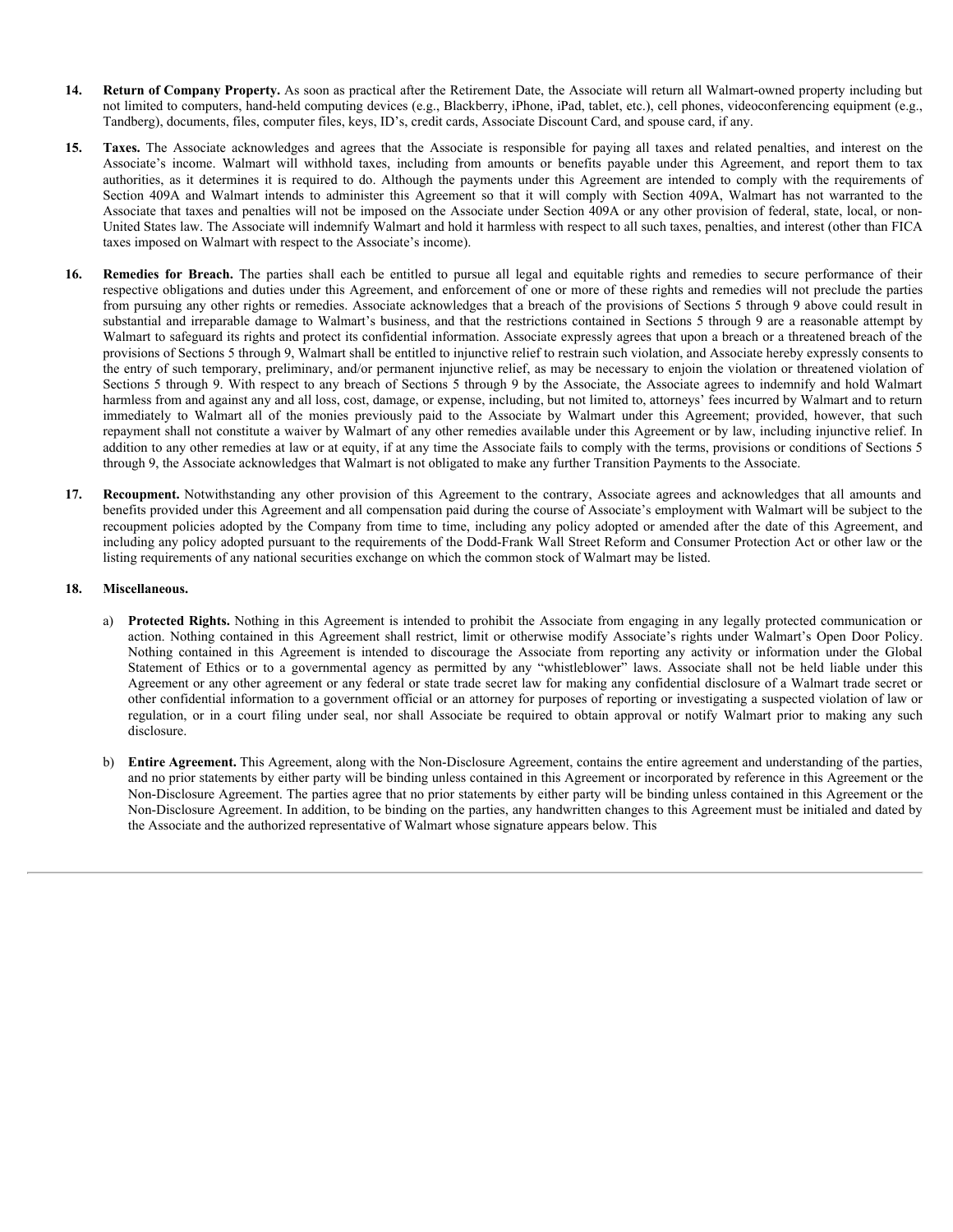Agreement supersedes and specifically terminates all prior agreements between the Associate and Walmart with respect to the subject matter hereof, including the Non-Competition Agreement, including but not limited to the fact that no Transition Payments (as described in the Non-Competition Agreement) will be due and owing by Walmart to the Associate under or pursuant to the Non-Competition Agreement.

- c) **Conflict with Exhibits.** If the terms and provisions of this Agreement conflict with the terms and provisions of any exhibit to this Agreement, the terms and provisions of this Agreement will govern.
- d) **Severability.** If any portion or provision of this Agreement is found to be unenforceable or invalid, the parties agree that the remaining portions will remain in full force and effect. The parties will negotiate in good faith to give such unenforceable or invalid provisions the effect the parties intended.
- e) **Section Titles.** Section titles are informational only and are not to be considered in construing this Agreement.
- f) **Successors and Assigns.** The parties acknowledge that this Agreement will be binding on their respective successors, assigns, and heirs.
- g) **Governing Law and Dispute Resolution.** This Agreement shall be governed by, and construed in accordance with, the laws of the State of Delaware, without regard to Delaware law concerning the conflicts of law. The Parties further agree that any action relating to the interpretation, validity, or enforcement of this Agreement shall be brought of the courts of the State of Delaware, County of New Castle, or in the United States District Court of Delaware, and the parties hereby expressly consent to the jurisdiction of such courts and agree that venue is proper in those courts. The parties do hereby irrevocably: (a) submit themselves to the personal jurisdiction of such courts; (b) agree to service of such courts' process upon them with respect to any such proceeding; (c) waive any objection to venue laid therein; and (d) consent to service of process by registered mail, return receipt requested. Associate further agrees that in any claim or action involving the execution, interpretation, validity, or enforcement of this Agreement, Associate will seek satisfaction exclusively from the assets of Walmart and will hold harmless all of Walmart's individual directors, officers, employees, and representatives.

**IN WITNESS WHEREOF** , the parties hereto have executed this Agreement on the date first above written.

**ROSALIND G. BREWER WAL-MART STORES, INC.**

/s/Rosalind G. Brewer **By:** /s/Jacquelin L. Telfair **Name:** Jacquelin L. Telfair **Title:** SVP, Global Compensation and Organizational Effectiveness